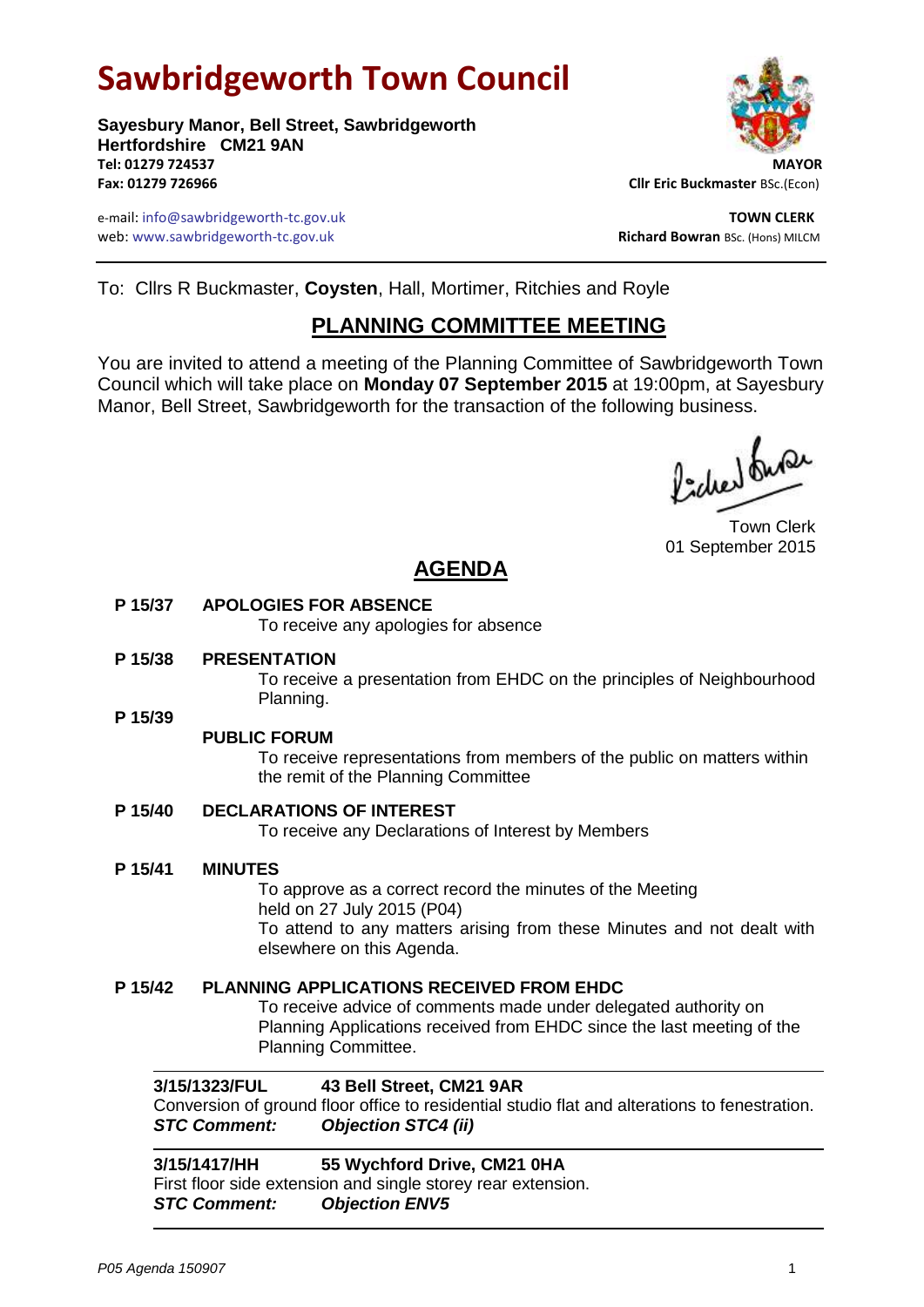### **3/15/1428/HH 4 Falconers Park, CM21 0AU**

(Renewal of approval 3/12/2127/FP) Part two storey and single storey rear extension. Single storey side extension. New pitch roof over garage. Front canopy. New window at first floor level.

### *STC Comment: No objection*

#### **3/15/1429/LBC 55 London Road, CM21 9JH**

Replacement of 3 rear first floor windows. *STC Comment: No comment*

#### **3/15/1463/VAR Parsonage Farm Boarding Kennels, CM21 0ND**

Removal of condition 8 (the occupation of dwelling shall be limited to a person solely or mainly employed at the kennels) of LPA 3/09/1069/FP. *STC Comment: Objection GBC6*

#### **3/15/1545/HH 23 Hedgerows, CM21 9BQ**

Add a first floor unobscured window in side of house. *STC Comment: No objection*

### **3/15/1617/HH 38 Newton Drive, CM23 9HE**

Two storey rear extension *STC Comment: No objection*

#### **3/15/1556/HH Hill View, London Road CM21**

Demolition of existing and replacement single storey rear extension. New front porch and external insulation.

*STC Comment: No objection*

#### **3/15/1559/HH 14 The Forebury, CM21 9BD**

Single storey side and rear extension. *STC Comment: No objection*

#### **3/15/1583/FUL Rivers Hospital High Wych Road, CM21 0AB**

Proposed erection of new theatre and day case facility with associated car parking. *STC Comment: No objection*

**3/15/1603/HH 5 Linwood, CM21 9NU**

Proposed front porch extension and rear window alterations. *STC Comment: No objection*

#### **3/15/1624/HH 7 Church Street, CM21 9AB**

Single storey rear extension linking house and garage. **STC Comment: No objection**

### **3/15/1625/LBC 42A Bell Street CM21 9AN**

Proposed insertion of fixed staircase to existing loft room and creation of lobby. *STC Comment: No comment*

#### **P 15/43 PLANNING APPLICATIONS RECEIVED FROM EHDC**

To consider other Planning Applications received from EHDC since the last meeting of the Planning Committee.

### **P 15/44 LATE PLANNING APPLICATIONS**

To deal with Planning Applications received from EHDC following the publication of this Agenda and received before 04 September 2015.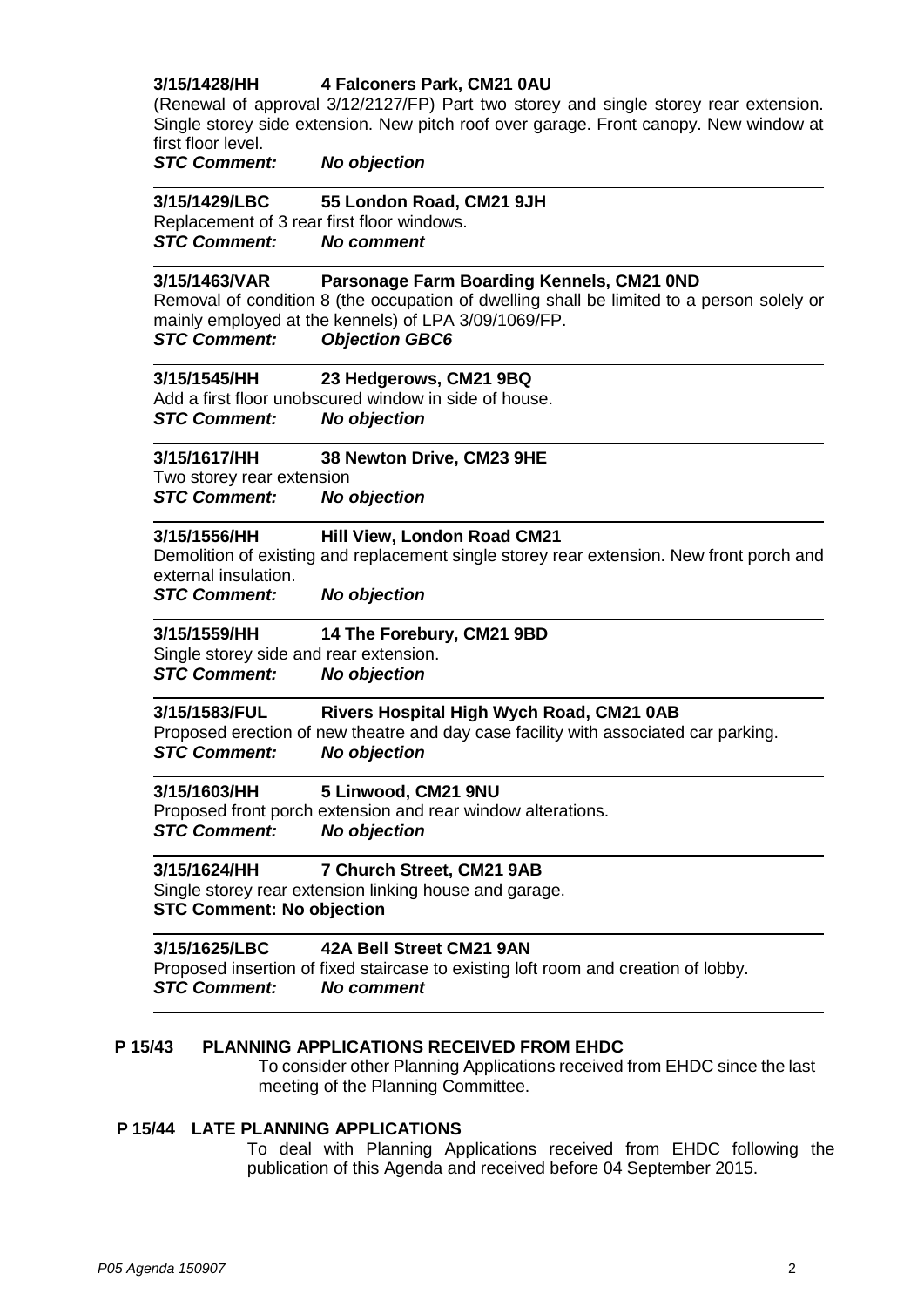### **P 15/45 PLANNING DECISIONS MADE BY EHDC**

To receive Planning Decisions from EHDC

#### **3/15/0960/HH Penrhyn, London Road, Spellbrook CM23 4BA**

[Demolition of outbuilding and construction of single storey side extension.](https://publicaccess.eastherts.gov.uk/online-applications/applicationDetails.do?activeTab=summary&keyVal=NO1DQLGLG3S00) *STC Comment: No objection EHDC Decision: Granted*

### **3/15/1004/FUL Ancient Raj**

Erect five dwellings and three garages (amendment to original submission).

*STC Comment: Objection, the proposed amendment makes no substantial different to the original application and the council's objection stands. EHDC Decision: Refused*

### **3/15/1264/ADV McColls 8-10 Bell Street CM21 9AN**

Facia Signs, hanging sign. *STC Comment: No Objection EHDC Decision: Refused in part*

### **3/15/1202/FUL Eversley, London Road CM21 9EN**

[Erect two dwellings with associated gardens, turning and new access to highway.](https://publicaccess.eastherts.gov.uk/online-applications/applicationDetails.do?activeTab=summary&keyVal=NPMAN0GL00X00)  [Retention of Eversley as a single dwelling.](https://publicaccess.eastherts.gov.uk/online-applications/applicationDetails.do?activeTab=summary&keyVal=NPMAN0GL00X00)

*STC Comment: No Objection to this amendment. However objections remain to this development as previously advised as being an inappropriate design and over development of this small plot.*

*EHDC Decision: Granted*

#### **3/15/1207/HH 13A Queens Close Sawbridgeworth Hertfordshire CM21 9DS** [Erection of porch](https://publicaccess.eastherts.gov.uk/online-applications/applicationDetails.do?activeTab=summary&keyVal=NPMH9ZGLGC500&prevPage=inTray)

*STC Comment: No Objection EHDC Decision: Granted*

**3/15/1177/HH 3 Newports Sawbridgeworth Hertfordshire CM21 0HP**  [Single storey rear extension, removal of rear dormer. New rear dormer, alterations to](https://publicaccess.eastherts.gov.uk/online-applications/applicationDetails.do?activeTab=summary&keyVal=NPDJ34GLGB900&prevPage=inTray)  [fenestration and conversion of garage to habitable accommodation.](https://publicaccess.eastherts.gov.uk/online-applications/applicationDetails.do?activeTab=summary&keyVal=NPDJ34GLGB900&prevPage=inTray) 

*STC Comment: No Objection EHDC Decision: Granted*

**3/15/1181/HH 3 Sayesbury Avenue Sawbridgeworth Hertfordshire CM21 0ED**  [Proposed single storey side and rear extension.](https://publicaccess.eastherts.gov.uk/online-applications/applicationDetails.do?activeTab=summary&keyVal=NPERH7GLGBD00&prevPage=inTray)

*STC Comment: Objection. This is an overdevelopment of this small terraced house. Objections have been received from neighbours on either side. It appears contrary to Policies ENV1 and ENV5. EHDC Decision: Refused*

### **3/15/1205/HH 53 West Road Sawbridgeworth Hertfordshire CM21 0BL**  [Single storey rear extension](https://publicaccess.eastherts.gov.uk/online-applications/applicationDetails.do?activeTab=summary&keyVal=NPME0VGL00X00&prevPage=inTray)

*STC Comment: No Objection EHDC Decision: Granted*

**3/15/1227/HH 29 Station Road, Sawbridgeworth, Hertfordshire CM21 9JY** Single storey [rear infill extension](https://publicaccess.eastherts.gov.uk/online-applications/applicationDetails.do?activeTab=summary&keyVal=NPQHP5GLGCZ00) *STC Comment: No Objection*

*EHDC Decision: Granted*